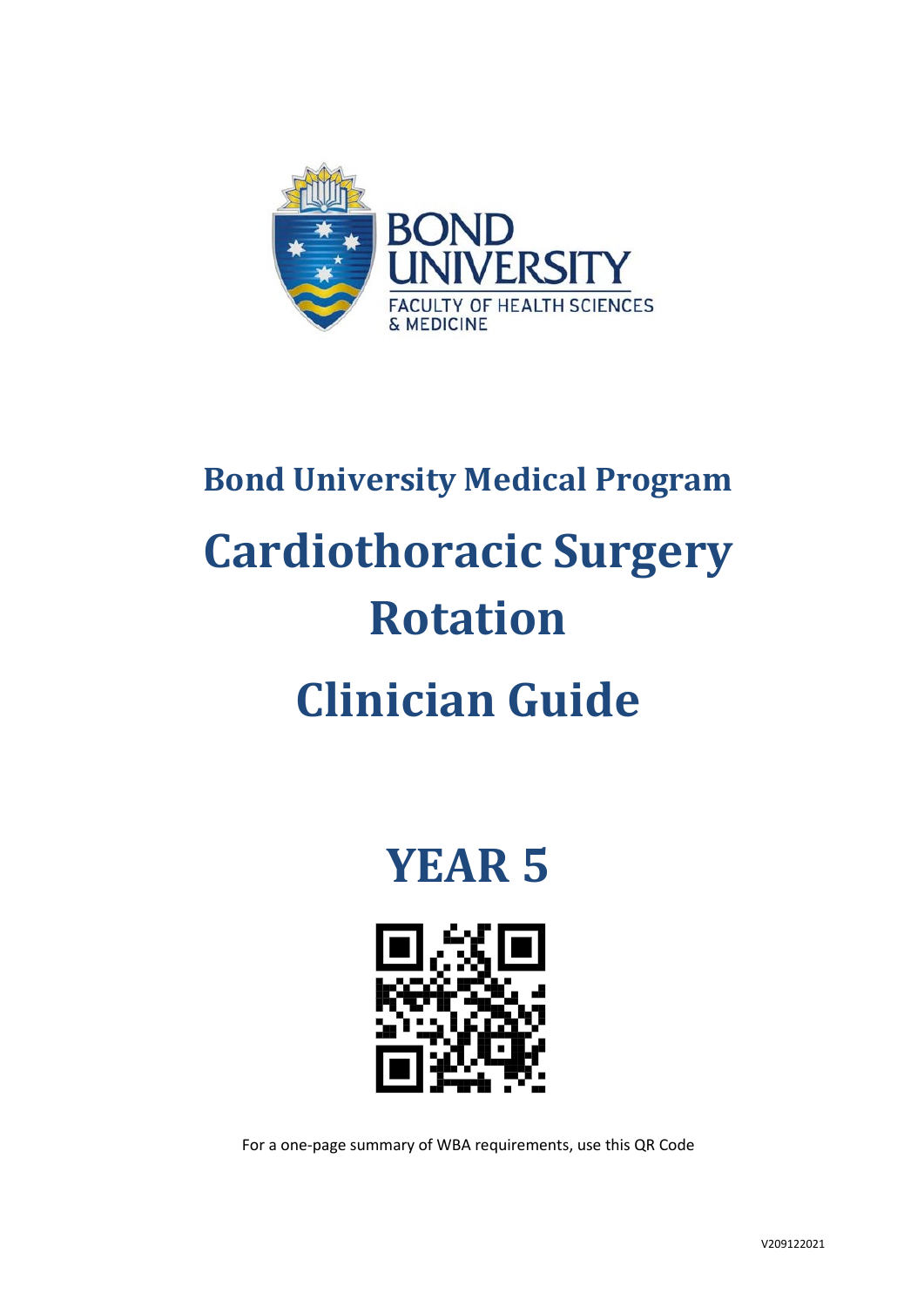## **Introduction**

Students in the final year of the Bond University Medical Program have 6 rotations to train in a broad array of medical, surgical, and other specialities.

These Rotations are made up from one of each of:

- Anaesthetics, Critical Care, and orthopaedics (2 weeks of each)
- Elective or Capstone
- Emergency Medicine,
- Flexible/End of year elective
- General Practice,
- **Selective**

The capstone, elective, flexible and selective rotations provide students' a choice of interest area, or speciality placement, to gain additional clinical experience on top of specified clinical curriculum placements.

The learning priorities for all clinical specialities are to gain insight and understanding of the most common presentations and conditions encountered. It is anticipated that all students will have opportunities to enhance their skills in history taking and clinical examination. Students should also be encouraged to translate the information from patient interactions into commonly used formats by interns, such as *ISBAR (Introduction, Situation, Background, Assessment, Recommendation)* Additional specific procedural skills development is welcomed

### **Timetable and Contacts**

**Students are expected to be present 5 days a week during their rotation**. If students are unable to attend for any reason, they are required to advise the clinician, hospital co-ordinator (where available) and the Placements Team at Bond University.

Student involvement in the day-to-day care and management of patients provides the best opportunity for learning. Students will be able learn the most through interviewing and examining patients and being involved in clinical decision making at the bed side.

As well as clinical knowledge, students must display other professional skills such as working well within the multidisciplinary team, considering the psychological and social impact of the illness on the patient and the family, being honest, empathetic, and respectful with regard to the patient's choices and decisions.

It is also important for students to recognise their own limitations, competencies, and scope of practice associated with their stage of training.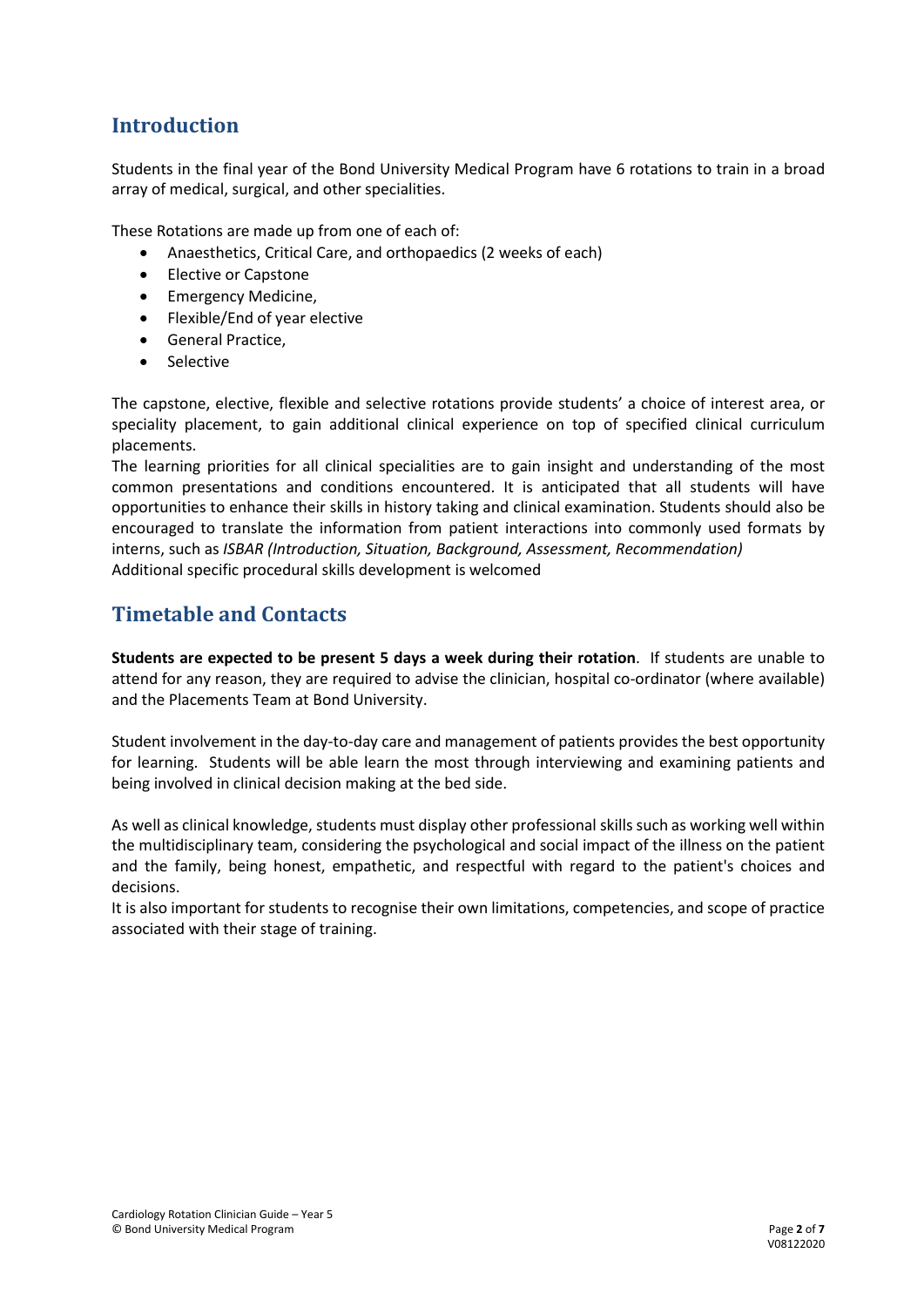# **MD Program Learning Outcomes**

#### **MEDI72-YR5 Extended Clinical Practice and Research, A, B & C and Doctor of Medicine (MD)**

- 1. Science and Scholarship: The medical graduate as scientist and scholar (SS)
- 2. Clinical Practice: The medical graduate as practitioner (CP)
- 3. Health and Society: The medical graduate as a health advocate (HS)
- 4. Professionalism and Leadership: The medical graduate as a professional and leader (PL)

The Australian Medical Council's Graduate Outcome Statements are organised into four domains. Within this subject, the framework mapped to the learning outcomes are: Science and Scholarship Domain (learning outcomes 1-3), Clinical Practice Domain (learning outcomes 4-11), Health and Society Domain (learning outcomes 12-15) and Professionalism and Leadership Domain (learning outcomes 16-21).

| Program<br><b>LOs 2022</b> | 2022          | <b>Description</b><br>On successful completion of this program the learner will be able to:                                                                                                                                                                                      |                                                 |
|----------------------------|---------------|----------------------------------------------------------------------------------------------------------------------------------------------------------------------------------------------------------------------------------------------------------------------------------|-------------------------------------------------|
| 01                         | <b>Y5SS01</b> | Apply current medical and scientific knowledge to individual patients, populations and<br>health systems.                                                                                                                                                                        |                                                 |
| 02                         | <b>Y5SS02</b> | Apply evidence-based and environmentally sustainable healthcare practices in patient care<br>and research methodology.                                                                                                                                                           |                                                 |
| 03                         | <b>Y5SS03</b> | Apply project management and/or communication skills to complete an evidence based<br>and professionally focussed project including its dissemination.                                                                                                                           | 1.1, 1.5, 1.6,<br>3.3, 4.9                      |
| 04                         | <b>Y5CP01</b> | Demonstrate cognitive, technical and interpretive skills in undertaking an accurate,<br>detailed system-focussed history from a range of patients within a variety of clinical<br>settings.                                                                                      | 2.1, 2.2                                        |
| 05                         | <b>Y5CP02</b> | Perform an accurate and complete physical examination on any body system including a<br>mental state examination.                                                                                                                                                                | 2.3                                             |
| 06                         | <b>Y5CP03</b> | Use knowledge of common conditions, the patient history and physical examination<br>findings, and clinical data, to undertake clinical reasoning and formulate probable and<br>differential diagnoses.                                                                           | 2.2, 2.3, 2.4,<br>2.7, 2.8, 2.10                |
| 07                         | <b>Y5CP04</b> | Recognise and assess deteriorating and critically unwell patients who require immediate<br>care and perform common emergency and life support procedures.                                                                                                                        | 2.12                                            |
| 08                         | <b>Y5CP05</b> | Safely perform a range of common procedures.                                                                                                                                                                                                                                     | 2.6, 2.11, 2.14                                 |
| 09                         | <b>Y5CP06</b> | Safely prescribe by applying the principles of "quality use of medicines" in an<br>environmentally sustainable way.                                                                                                                                                              | , 2.7                                           |
| 10                         | <b>Y5CP07</b> | Select and justify common investigations, with regard to the pathological basis of disease,<br>utility, safety, cost-effectiveness, and sustainability, and interpret their results.                                                                                             | 2.5, 3.7                                        |
| 11                         | <b>Y5CP08</b> | Formulate an initial management plan in consultation with patients, family and carers<br>across a variety of clinical settings with consideration of psychosocial, environmental and<br>cultural aspects that may influence management.                                          | 2.1, 2.7, 2.9,<br>2.13, 2.14,<br>2.15, 3.2, 3.4 |
| 12                         | <b>Y5HS01</b> | Apply evidence from behavioural science and population health research, integrate<br>prevention, early detection, health maintenance and chronic disease management into<br>clinical practice.                                                                                   | 1.6, 2.10, 3.5                                  |
| 13                         | <b>Y5HS02</b> | Recognise and critically reflect on the diversity of populations regarding health issues<br>applicable to the relevant unique historical, social and cultural contexts in the clinical and<br>community settings including First Nations peoples.                                | 3.1, 3.2, 3.4,<br>3.5, 3.8, 3.9                 |
| 14                         | <b>Y5HS03</b> | Recognise and understand the complex interactions between the healthcare systems and<br>environment, as well as the doctor and patient, whilst reflecting on power and privilege, to<br>understand the role of these to ensure a culturally responsive and safe working context. | 2.1, 2.8, 3.4,<br>3.6, 3.7, 4.5                 |
| 15                         | <b>Y5HS04</b> | Communicate successfully in all roles including health advocacy, education, assessment,<br>appraisal and with the First Nations peoples.                                                                                                                                         | 2.1, 3.3, 3.4,<br>3.8, 4.9                      |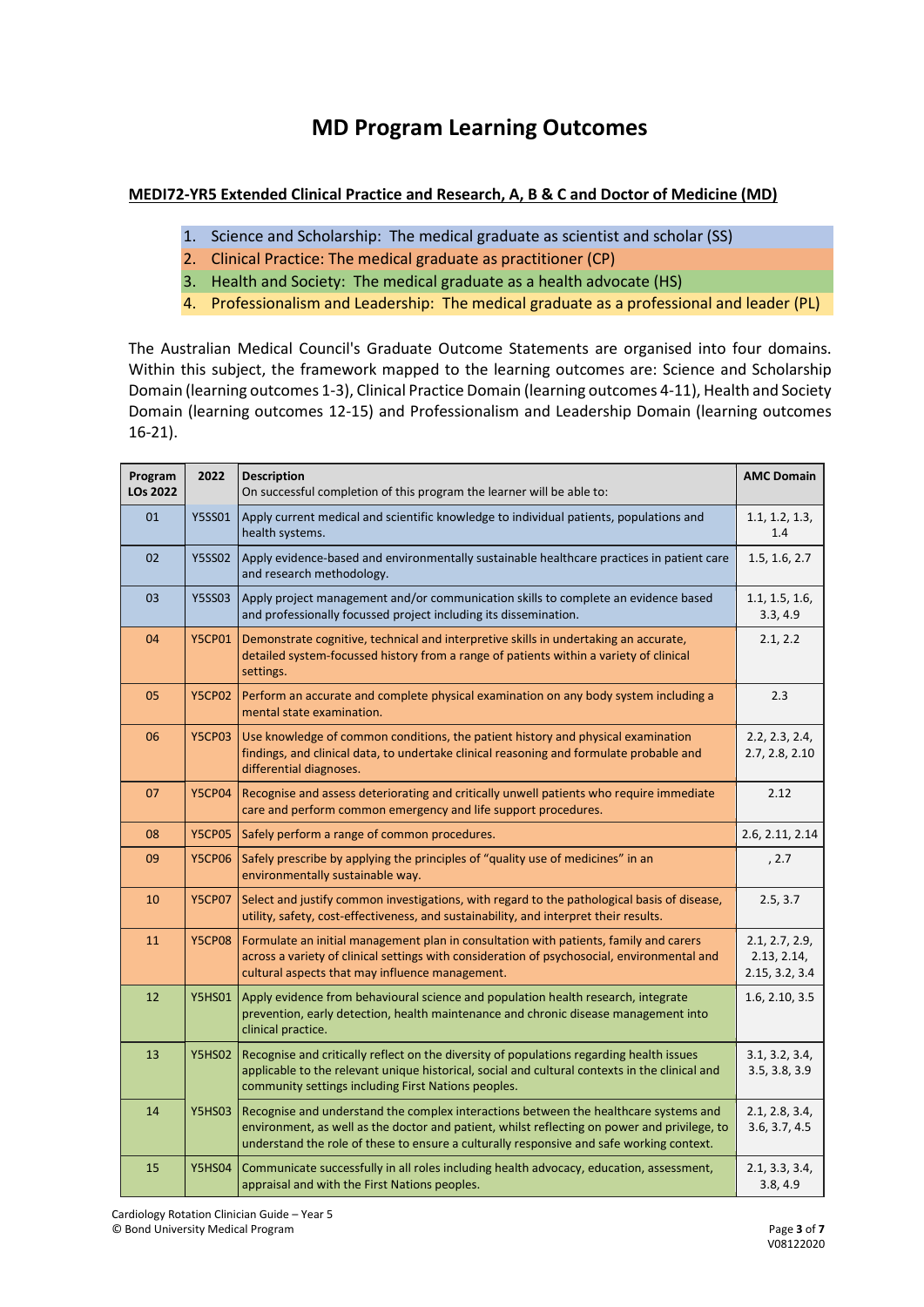| 16 | Y5PL01 | Contribute to teams providing care to patients according to "Good Medical Practice: A<br>Code of Conduct for Doctors in Australia" and "Good Medical Practice: A Guide for Doctors<br>in New Zealand"                                                                                                                            | 4.1, 4.2, 4.3,<br>4.4, 4.5, 4.6,<br>4.7, 4.8, 4.9,<br>4.10 |
|----|--------|----------------------------------------------------------------------------------------------------------------------------------------------------------------------------------------------------------------------------------------------------------------------------------------------------------------------------------|------------------------------------------------------------|
| 17 | Y5PL02 | Explain and apply the principles and concepts of medical ethics including physician virtue<br>and the 'four principles' of autonomy, beneficence, non-maleficence and justice in the<br>context of team-based patient care.                                                                                                      | 3.6, 4.1, 4.2,<br>4.3, 4.4, 4.6,<br>4.10                   |
| 18 | Y5PL03 | Apply the legal responsibilities of a medical practitioner across a range of professional and<br>personal contexts in the practice of team-based patient-care.                                                                                                                                                                   | 2.15, 4.1, 4.2,<br>4.3, 4.10                               |
| 19 | Y5PL04 | Evaluate the performance of self and others as self-regulated and effective members of a<br>diverse healthcare team in the management of a case load, respecting the roles of all<br>healthcare professionals within the clinical setting and community settings, demonstrating<br>professional foundation and essential skills. | 3.1, 4.1, 4.2,<br>4.6, 4.7, 4.8,<br>4.9                    |
| 20 | Y5PL05 | Demonstrate, and role model for junior medical students, skills to support the planned and<br>active development of a career.                                                                                                                                                                                                    | 4.1, 4.2, 4.3,<br>4.8, 4.9                                 |
| 21 | Y5PL06 | Demonstrate, and role model for junior medical students, the active management of<br>selfcare in a clinical environment as part of a clinical team managing patients.                                                                                                                                                            | 4.1, 4.2, 4.5,<br>4.6, 4.7, 4.9                            |

## **Cardiothoracic Rotation**

The basis of the Cardio Thoracic Surgery selective is for students to see patients whose clinical problems relate to the broad array of clinical issues involved in Cardio Thoracic Surgery and to experience firsthand the daily routine and practice by a Cardio Thoracic Surgeon within the hospital team. Students are expected to learn about the assessment and management of patients in need of Cardio Thoracic Surgery in the clinical setting (Examples include: Coronary bypass surgery, heart valve replacement, thoracotomy, aortic aneurysm repair, bronchoscopy).

The knowledge explosion and rapid advances in Cardio Thoracic Surgery in particular, mean that it is impossible to cover everything in one single rotation. However, knowledge of the common cardiothoracic presentations and conditions will provide a firm foundation for students continuing professional development.

#### **Goals**

The goals for the Cardiothoracic Rotation are:

- To provide students with learning experiences associated with the clinical care of cardiothoracic patients
- For students to hone their history taking and examination skills and use clinical reasoning to form diagnoses and differential diagnoses
- For students to learn about and to become comfortable discussing clinical management of cardiothoracic patients
- For students to develop clinical knowledge and understanding of the common conditions in cardiothoracic surgery
- To provide students with a real-life clinical working environment and opportunity to work with a clinical team.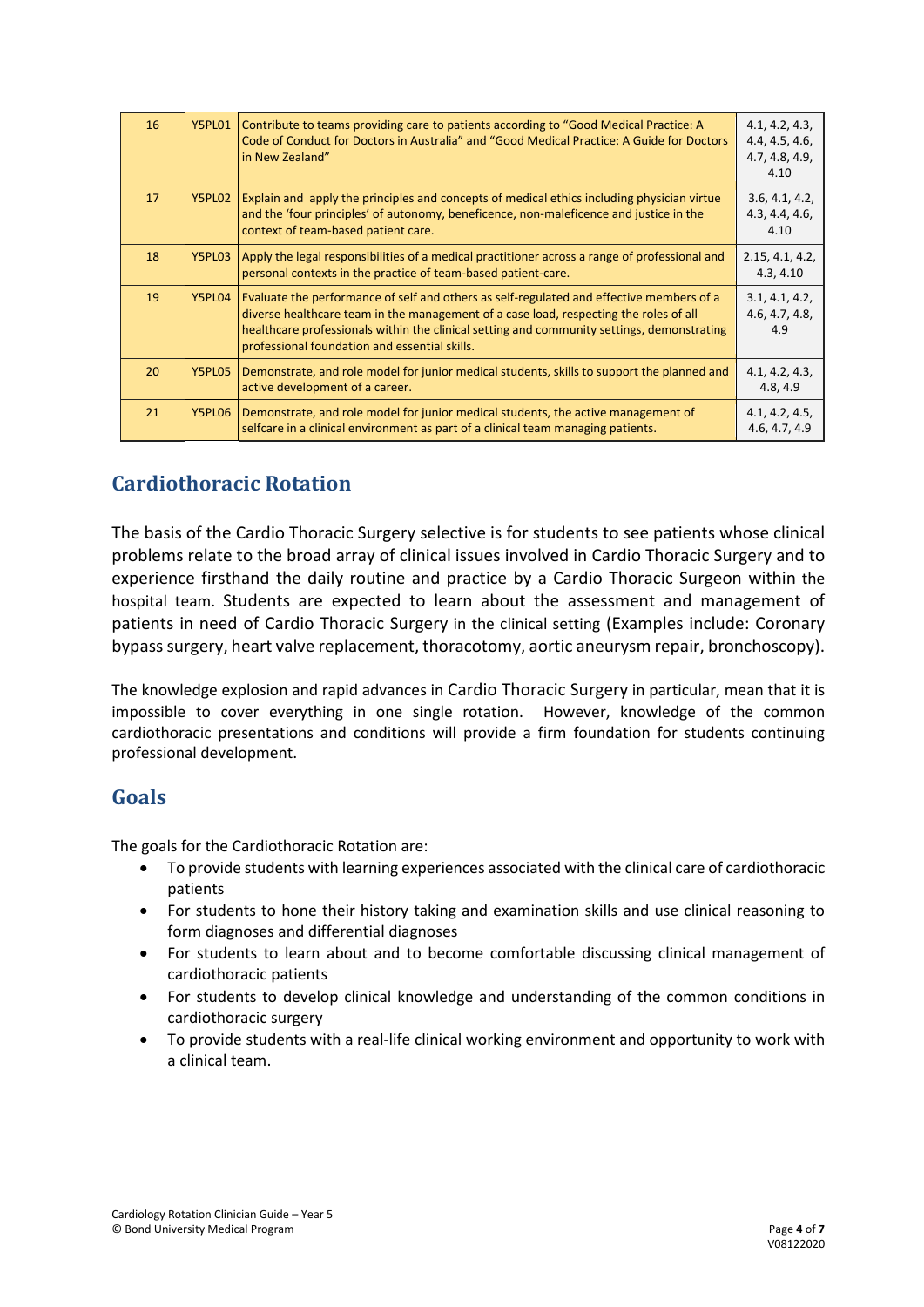## **Learning Outcomes**

- Develop basic clinical knowledge and understanding of Cardiothoracic Surgery;
- Improve general history skills to take a more complex focused cardiothoracic history
- Improve clinical examination skills in cardiothoracic focused physical examination
- Know and understand the relevant anatomical, biochemical, physiological and pathological processes underlying common cardiothoracic conditions
- Demonstrate ability to apply this knowledge as it relates to pharmacological and clinical management of common clinical conditions encountered in Cardio Thoracic Surgery;
- Justify investigations and provide a rationale for their appropriateness
- Interpret the results of commonly encountered diagnostic tests and imaging in these patients.
- Recognise symptoms and signs requiring urgent management/intervention
- Use clinical reasoning to formulate differential diagnoses and management plans
- Display knowledge and understanding of common drugs used

## **Clinical Supervision and Assessment**

Formal educational sessions should be conducted every week throughout the clinical rotation to reinforce and enhance student learning. These sessions may vary throughout the placement.

Students have multiple workplace-based assessments (WBA) to successfully complete as a requirement for progression in the Medical Program. Assessments are completed in Osler ePortfolio, a cloud-based mobile assessment technology.

**1. In-Training Assessment (ITA)** is a workplace-based assessment tool utilised in clinical rotations. In the ITA, the clinical supervisor provides comments about student overall performance on that rotation. The ITA is a summary evaluation of whether students have met the requirements of that rotation for:

- Clinical knowledge
- Clinical History taking and physical examination skills
- Communication and
- Personal and professional behaviour

**ITA:** The ITA can only be completed by the supervising Consultant or their delegate after seeking opinion from the team about the student performance. **The ITA is due in Week 7.**

2. Mini-CEX: During the clinical placement, students will be supervised by a number of clinicians such as those in specialist training pathways in the medical team. Students are encouraged to participate in active learning by interacting with patients, conducting a relevant clinical activity. Students are required to evidence this as Mini-CEXs which can be assessed by these team members. Students are required to complete and evidence four **(4) Mini-CEX** during this placement: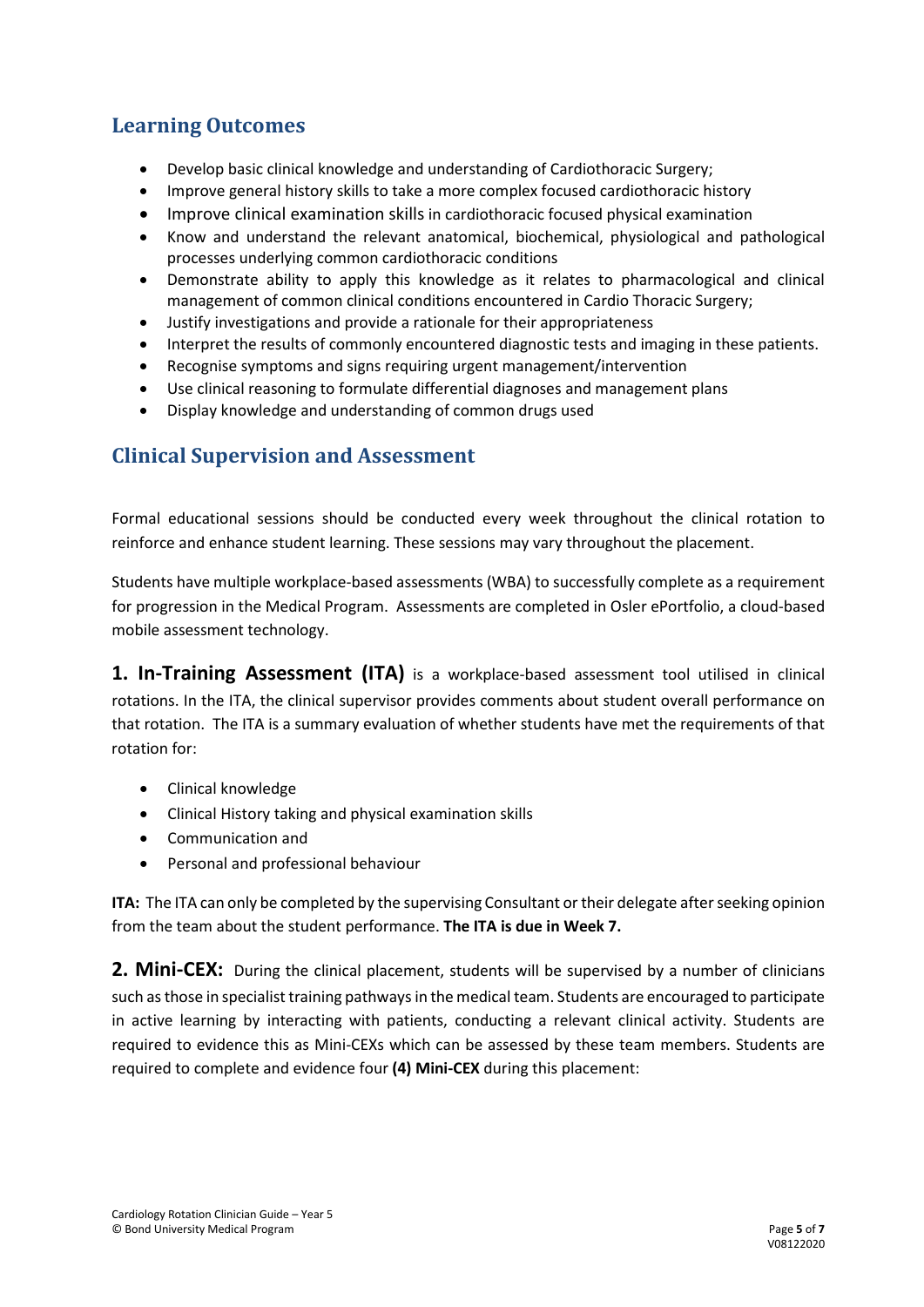The Mini-CEX can be evaluated by a wide range of other health practitioners such as doctors, nurses, allied health, and hospital technicians

The Mini-CEX has been re-designed in conjunction with Griffith University to reduce the workload of completion for supervisors – whilst enhancing personalised feedback on performance to students.

Feedback should align to that given to students at the time of the interaction.

The Global result is a trust rating scale to align our evaluation of students with future clinician decisions around Entrustable Professional Activities.

|           | Assessment Criteria                                                                                                                                                     |
|-----------|-------------------------------------------------------------------------------------------------------------------------------------------------------------------------|
| Location* |                                                                                                                                                                         |
|           | Select Location                                                                                                                                                         |
|           | Feedback to assist student's learning:                                                                                                                                  |
|           | Please describe the Student's Performance: what was effective and ineffective, your overall impression and any specific feedback.                                       |
|           | Areas of strength:*                                                                                                                                                     |
|           |                                                                                                                                                                         |
|           |                                                                                                                                                                         |
|           | Areas of development:*                                                                                                                                                  |
|           |                                                                                                                                                                         |
|           |                                                                                                                                                                         |
|           |                                                                                                                                                                         |
|           | Global Overall result:*                                                                                                                                                 |
|           | O 1. Requires my assistance to complete this task safely in addition to close direct supervision                                                                        |
|           | O 2. Requires direct supervision (I need to be present with the student to observe the interaction and review the<br>task)                                              |
|           |                                                                                                                                                                         |
|           | O 3. Requires proximal supervision (I need to be in an adjacent room or on the same ward as the student and be<br>able to provide immediate or detailed review of task) |
|           | O 4. Requires minimal supervision (I need to be in the same building as the student and easily contactable)                                                             |

#### **3. Procedural Skills:**

Bond Medical Students are required to complete the following procedural skills on patients by the completion of their Phase 2 placements in order to graduate. Nine skills are to be completed on patients under guided supervision whilst 5 procedures are theory-only modules to support skills development.

| #              | <b>Required Procedural Skill Activities</b> |                      |  |
|----------------|---------------------------------------------|----------------------|--|
| 1              | In-dwelling Catheter                        |                      |  |
| $\overline{2}$ | IV Cannulation                              |                      |  |
| 3              | Suturing                                    |                      |  |
| 4              | IM injection                                |                      |  |
| 5              | SC injection                                |                      |  |
| 6              | ECG                                         |                      |  |
| 7              | Venepuncture (venous blood sample)          |                      |  |
| 8              | <b>Blood Culture Sampling</b>               |                      |  |
| 9              | Sterile wash hand, gown, and glove          |                      |  |
| 10             | <b>Examination of ICU patient</b>           | - Theory Module only |  |
| 11             | <b>Blood Gas Analysis</b>                   | - Theory Module only |  |
| 12             | <b>Chest X-ray Interpretation</b>           | - Theory Module only |  |
| 13             | <b>Pulse Oximetry</b>                       | - Theory Module only |  |
| 14             | <b>PPE</b>                                  | - Theory Module only |  |